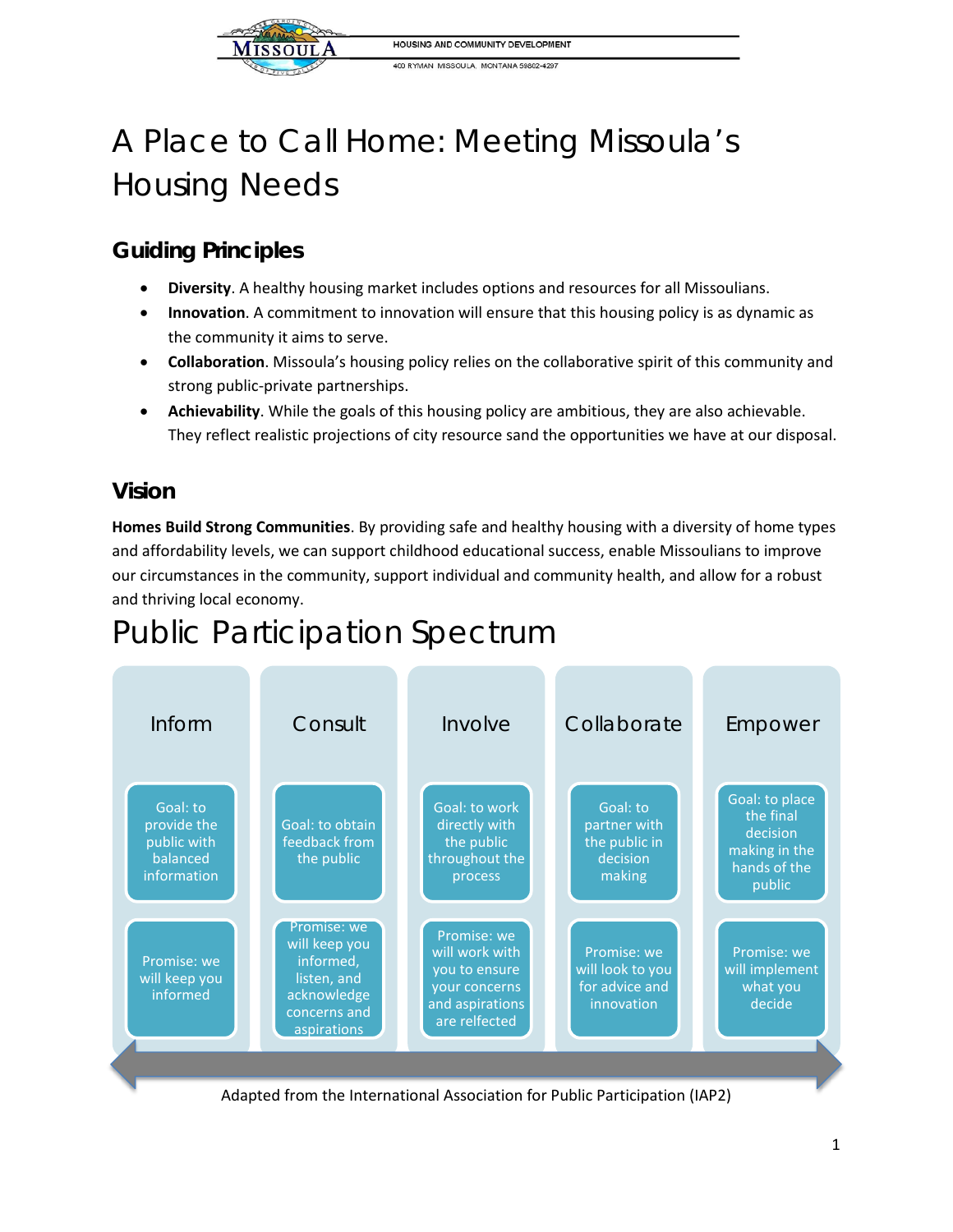

400 RYMAN MISSOULA, MONTANA 59802-4297

## Public Participation Plan

## **Empower: A Place to Call Home Citizen Advisory Board**

A Place to Call Home's Citizen Advisory Board will be charged with guiding the policy's implementation, reviewing the annual housing assessment, and leading the annual housing goal-setting process.

The Citizen Advisory Board will be formed after the passage of the Housing Trust Fund Ordinance.

#### Outreach Tools

- Regular Advisory Board meetings
- Online and written communications

## **Collaborate: Topic-Specific Work Groups**

Similar to the development of the housing policy, implementation will require collaborative thinking and public-private partnerships. City staff will convene and facilitate topic-specific work groups composed of citizens with expertise on specific topics to dig into implementation decisions. The first work group will be a public-private housing financing work group to investigate how to bring new housing financing tools to the Missoula market.

#### Outreach Tools

- Regular work group meetings
- Online and written communications

### **Involve: Community Partners & Coalitions**

We will rely on community partners and existing housing-focused coalitions to ensure that we are aware of and understand public concerns and aspirations as we work towards policy implementation.

#### Outreach Tools

- Regular phone and email communications
- In-person meetings
- Membership on Implementation Work Groups
- Focus Groups